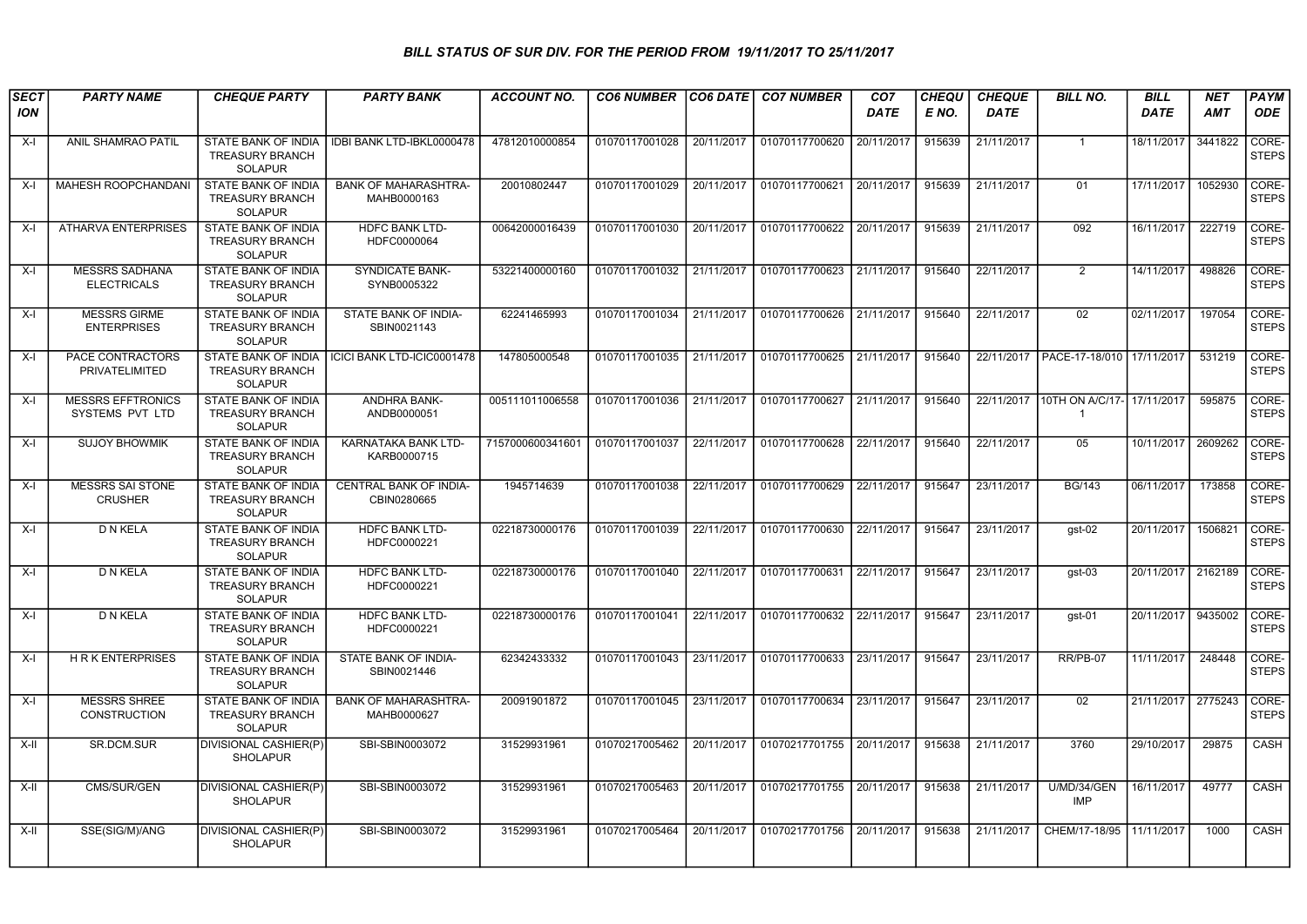| X-II   | ADEE/TRD/ANG                                               | DIVISIONAL CASHIER(P)<br><b>SHOLAPUR</b>                               | SBI-SBIN0003072                                      | 31529931961    | 01070217005465                                                                  | 20/11/2017 | 01070217701756                                             | 20/11/2017 | 915638 | 21/11/2017        | 513           | 15/03/2017 | 3000    | CASH                  |
|--------|------------------------------------------------------------|------------------------------------------------------------------------|------------------------------------------------------|----------------|---------------------------------------------------------------------------------|------------|------------------------------------------------------------|------------|--------|-------------------|---------------|------------|---------|-----------------------|
| X-II   | CCOR/DD/LOBBY                                              | <b>DIVISIONAL CASHIER(P)</b><br><b>SHOLAPUR</b>                        | SBI-SBIN0003072                                      | 31529931961    | 01070217005466                                                                  | 20/11/2017 | 01070217701756 20/11/2017                                  |            | 915638 | 21/11/2017        | 2138          | 09/11/2017 | 500     | CASH                  |
| X-II   | CCOR/DD/LOBBY                                              | DIVISIONAL CASHIER(P)<br><b>SHOLAPUR</b>                               | SBI-SBIN0003072                                      | 31529931961    | 01070217005467                                                                  | 20/11/2017 | 01070217701756                                             | 20/11/2017 | 915638 | 21/11/2017        | 2125          | 16/10/2017 | 5000    | CASH                  |
| X-II   | <b>CCOR PB LOBBY</b>                                       | DIVISIONAL CASHIER(P)<br><b>SHOLAPUR</b>                               | SBI-SBIN0003072                                      | 31529931961    | 01070217005468                                                                  | 20/11/2017 | 01070217701756 20/11/2017                                  |            | 915638 | 21/11/2017        | 536           | 25/10/2017 | 985     | CASH                  |
| X-II   | <b>CCOR PB RR</b>                                          | <b>DIVISIONAL CASHIER(P)</b><br><b>SHOLAPUR</b>                        | SBI-SBIN0003072                                      | 31529931961    | 01070217005469                                                                  | 20/11/2017 | 01070217701756                                             | 20/11/2017 | 915638 | 21/11/2017        | 1022          | 30/10/2017 | 10000   | CASH                  |
| X-II   | <b>MESSRS SHREE</b><br><b>CONSTRUCTION</b>                 | STATE BANK OF INDIA<br><b>TREASURY BRANCH</b><br>SOLAPUR               | <b>BANK OF MAHARASHTRA-</b><br>MAHB0000627           | 20091901872    | 01070217005470                                                                  |            | 20/11/2017 01070217701757 20/11/2017                       |            | 915640 | 22/11/2017        | 230681        | 14/11/2017 | 1982688 | CORE-<br><b>STEPS</b> |
| X-II   | <b>SAGAR SERVICES</b>                                      | <b>STATE BANK OF INDIA</b><br><b>TREASURY BRANCH</b><br><b>SOLAPUR</b> | <b>BANK OF BARODA-</b><br><b>BARBORAISHO</b>         | 10140200000232 | 01070217005471                                                                  | 20/11/2017 | 01070217701757                                             | 20/11/2017 | 915640 | 22/11/2017        | 243139        | 13/11/2017 | 204180  | CORE-<br><b>STEPS</b> |
| X-II   | ALAKNANDA ADVERTISING<br><b>PVT LTD</b>                    | STATE BANK OF INDIA<br><b>TREASURY BRANCH</b><br><b>SOLAPUR</b>        | STANDARD CHARTERED<br><b>BANK-SCBL0036078</b>        | 42705480662    | 01070217005472                                                                  | 20/11/2017 | 01070217701758 20/11/2017                                  |            | 915639 | 21/11/2017        | sol/17-18/67  | 20/08/2017 | 5326    | CORE-<br><b>STEPS</b> |
| X-II   | ALAKNANDA ADVERTISING<br>PVT LTD                           | <b>STATE BANK OF INDIA</b><br><b>TREASURY BRANCH</b><br><b>SOLAPUR</b> | <b>STANDARD CHARTERED</b><br><b>BANK-SCBL0036078</b> | 42705480662    | 01070217005473                                                                  |            | 20/11/2017 01070217701758 20/11/2017                       |            | 915639 | 21/11/2017        | SOL/17-18/58  | 10/08/2017 | 5165    | CORE-<br><b>STEPS</b> |
| X-II   | ALAKNANDA ADVERTISING<br>PVT LTD                           | STATE BANK OF INDIA<br><b>TREASURY BRANCH</b><br><b>SOLAPUR</b>        | STANDARD CHARTERED<br><b>BANK-SCBL0036078</b>        | 42705480662    | 01070217005474                                                                  | 20/11/2017 | 01070217701758 20/11/2017                                  |            | 915639 | 21/11/2017        | SOL/17-18/68  | 29/08/2017 | 3390    | CORE-<br><b>STEPS</b> |
| X-II   | ALAKNANDA ADVERTISING<br><b>PVT LTD</b>                    | STATE BANK OF INDIA<br><b>TREASURY BRANCH</b><br><b>SOLAPUR</b>        | STANDARD CHARTERED<br><b>BANK-SCBL0036078</b>        | 42705480662    | 01070217005475                                                                  | 20/11/2017 | 01070217701758 20/11/2017                                  |            | 915639 | 21/11/2017        | SOL/17-18/64  | 17/08/2017 | 8467    | CORE-<br><b>STEPS</b> |
| X-II   | ALAKNANDA ADVERTISING<br>PVT LTD                           | STATE BANK OF INDIA<br><b>TREASURY BRANCH</b><br><b>SOLAPUR</b>        | <b>STANDARD CHARTERED</b><br><b>BANK-SCBL0036078</b> | 42705480662    |                                                                                 |            | 01070217005476 20/11/2017 01070217701758 20/11/2017        |            | 915639 | 21/11/2017        | SOL/17-189/66 | 20/08/2017 | 4939    | CORE-<br><b>STEPS</b> |
| $X-II$ | <b>ASTRAL ADVERTISING &amp;</b><br>MARKETING INDIA PVT LAD | STATE BANK OF INDIA<br><b>TREASURY BRANCH</b><br><b>SOLAPUR</b>        | <b>BANK OF BARODA-</b><br>BARB0GOLFCL                | 17660500000120 | 01070217005477                                                                  | 20/11/2017 | 01070217701759                                             | 20/11/2017 | 915639 | 21/11/2017        | 17-18/4163    | 02/07/2017 | 2549    | CORE-<br><b>STEPS</b> |
| X-II   | ASTRAL ADVERTISING &<br>MARKETING INDIA PVT LAD            | STATE BANK OF INDIA<br><b>TREASURY BRANCH</b><br><b>SOLAPUR</b>        | <b>BANK OF BARODA-</b><br><b>BARB0GOLFCL</b>         | 17660500000120 | 01070217005478                                                                  |            | 20/11/2017   01070217701759   20/11/2017                   |            | 915639 | 21/11/2017        | 17-18/6783    | 23/09/2017 | 6664    | CORE-<br><b>STEPS</b> |
| X-II   | <b>ASTRAL ADVERTISING &amp;</b><br>MARKETING INDIA PVT LAD | <b>STATE BANK OF INDIA</b><br><b>TREASURY BRANCH</b><br><b>SOLAPUR</b> | <b>BANK OF BARODA-</b><br><b>BARB0GOLFCL</b>         | 17660500000120 | 01070217005479                                                                  | 20/11/2017 | 01070217701759 20/11/2017                                  |            | 915639 | 21/11/2017        | 17-18/6835    | 24/09/2017 | 5152    | CORE-<br><b>STEPS</b> |
| X-II   | ADEN/SDB                                                   | DIVISIONAL CASHIER(P)<br><b>SHOLAPUR</b>                               | SBI-SBIN0003072                                      | 31529931961    | 01070217005480                                                                  | 20/11/2017 | 01070217701761                                             | 20/11/2017 | 915638 | 21/11/2017        |               |            | 6838    | CASH                  |
| $X-H$  | ADEN/BG/KWV                                                | <b>DIVISIONAL CASHIER(P)</b><br>SHOLAPUR                               | SBI-SBIN0003072                                      | 31529931961    | 01070217005481   20/11/2017   01070217701761   20/11/2017   915638   21/11/2017 |            |                                                            |            |        |                   |               |            | 9999    | CASH                  |
| $X-H$  | DEN/S/SUR                                                  | <b>DIVISIONAL CASHIER(P)</b><br><b>SHOLAPUR</b>                        | SBI-SBIN0003072                                      | 31529931961    | 01070217005482                                                                  |            | 20/11/2017 01070217701761 20/11/2017                       |            |        | 915638 21/11/2017 |               |            | 7976    | CASH                  |
| $X-I$  | DEN/S/SUR                                                  | DIVISIONAL CASHIER(P)<br><b>SHOLAPUR</b>                               | SBI-SBIN0003072                                      | 31529931961    |                                                                                 |            | 01070217005483 20/11/2017 01070217701761 20/11/2017 915638 |            |        | 21/11/2017        |               |            | 2860    | CASH                  |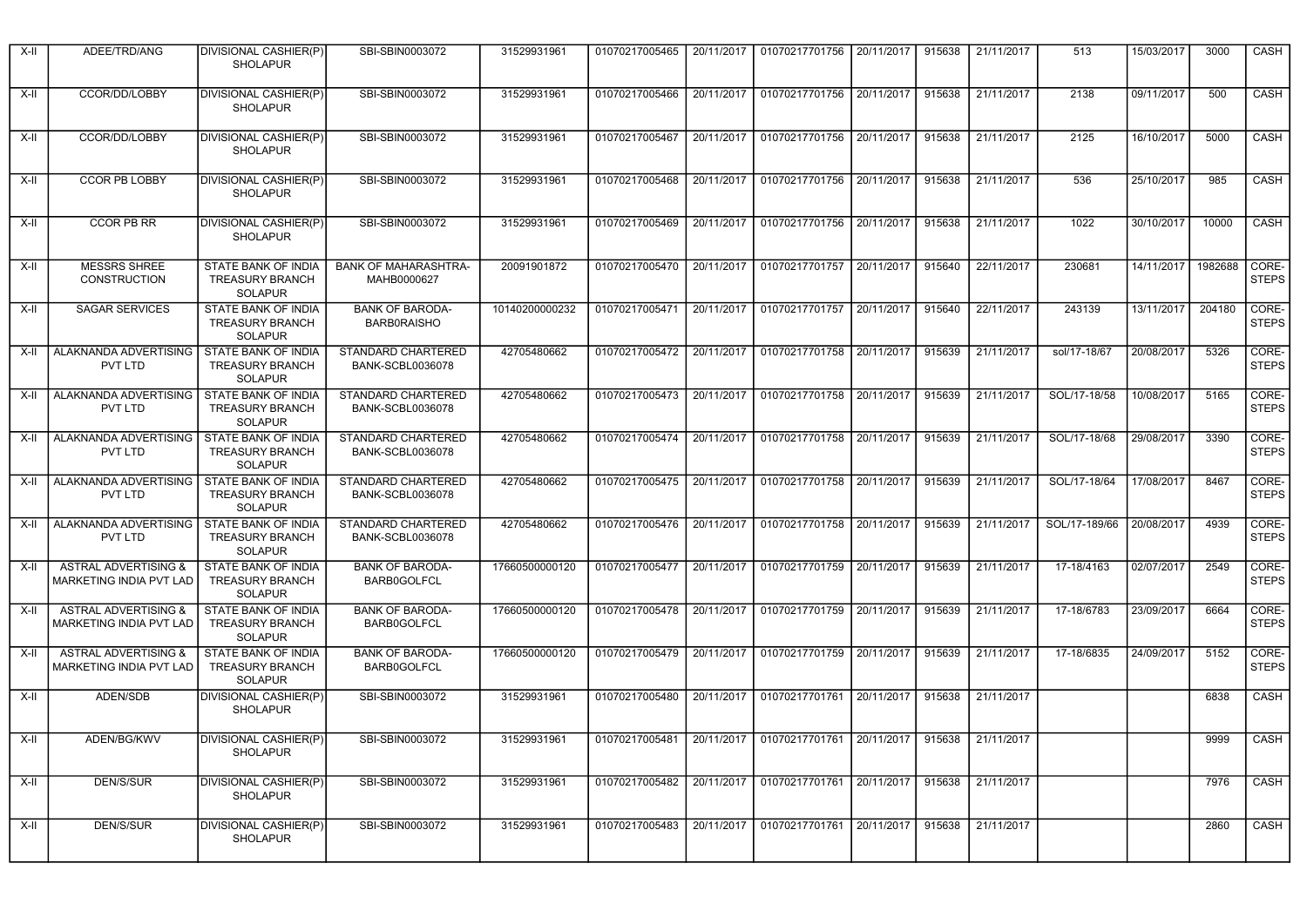| X-II   | ADEN/NG/KWV                                     | DIVISIONAL CASHIER(P)<br><b>SHOLAPUR</b>                               | SBI-SBIN0003072                            | 31529931961     | 01070217005484                                                                  | 20/11/2017 | 01070217701761 20/11/2017                                 |            | 915638 | 21/11/2017 |                           |                         | 10000  | CASH                  |
|--------|-------------------------------------------------|------------------------------------------------------------------------|--------------------------------------------|-----------------|---------------------------------------------------------------------------------|------------|-----------------------------------------------------------|------------|--------|------------|---------------------------|-------------------------|--------|-----------------------|
| X-II   | VISHAL CONSTRUCTION                             | <b>STATE BANK OF INDIA</b><br><b>TREASURY BRANCH</b><br><b>SOLAPUR</b> | <b>BANK OF MAHARASHTRA-</b><br>MAHB0001368 | 60230750588     | 01070217005485                                                                  | 20/11/2017 | 01070217701760 20/11/2017                                 |            | 915639 | 21/11/2017 | 242987                    | 13/11/2017              | 230770 | CORE-<br><b>STEPS</b> |
| X-II   | CHANDRASHEKHAR<br><b>INDUSTRIES</b>             | <b>STATE BANK OF INDIA</b><br><b>TREASURY BRANCH</b><br><b>SOLAPUR</b> | BANK OF INDIA-BKID0000700                  | 070020110000271 | 01070217005486                                                                  | 20/11/2017 | 01070217701760 20/11/2017                                 |            | 915639 | 21/11/2017 | 243141                    | 16/11/2017              | 11480  | CORE-<br><b>STEPS</b> |
| $X-H$  | SR.SE/P.WAY/STORE/SUR   DIVISIONAL CASHIER(P)   | <b>SHOLAPUR</b>                                                        | SBI-SBIN0003072                            | 31529931961     | 01070217005487                                                                  |            | 20/11/2017 01070217701761 20/11/2017                      |            | 915638 | 21/11/2017 |                           |                         | 3698   | CASH                  |
| X-II   | ADEN/DETC/SUR                                   | DIVISIONAL CASHIER(P)<br><b>SHOLAPUR</b>                               | SBI-SBIN0003072                            | 31529931961     | 01070217005488                                                                  | 20/11/2017 | 01070217701761 20/11/2017                                 |            | 915638 | 21/11/2017 |                           |                         | 750    | CASH                  |
| X-II   | SE/WORKS/DAUND                                  | DIVISIONAL CASHIER(P)<br><b>SHOLAPUR</b>                               | SBI-SBIN0003072                            | 31529931961     | 01070217005489                                                                  |            | 20/11/2017   01070217701761   20/11/2017                  |            | 915638 | 21/11/2017 |                           |                         | 1500   | CASH                  |
| X-II   | ADEN/BG/KWV                                     | DIVISIONAL CASHIER(P)<br><b>SHOLAPUR</b>                               | SBI-SBIN0003072                            | 31529931961     | 01070217005490                                                                  |            | 20/11/2017 01070217701761 20/11/2017                      |            | 915638 | 21/11/2017 |                           |                         | 9752   | CASH                  |
| X-II   | ADEN/TRACK/SUR                                  | DIVISIONAL CASHIER(P)<br><b>SHOLAPUR</b>                               | SBI-SBIN0003072                            | 31529931961     | 01070217005491                                                                  | 20/11/2017 | 01070217701761 20/11/2017                                 |            | 915638 | 21/11/2017 |                           |                         | 9836   | CASH                  |
| X-II   | <b>ADEN/SUR</b>                                 | DIVISIONAL CASHIER(P)<br><b>SHOLAPUR</b>                               | SBI-SBIN0003072                            | 31529931961     |                                                                                 |            | 01070217005492 20/11/2017 01070217701762 20/11/2017       |            | 915638 | 21/11/2017 |                           |                         | 5137   | CASH                  |
| $X-H$  | ADEN/ANG                                        | <b>DIVISIONAL CASHIER(P)</b><br><b>SHOLAPUR</b>                        | SBI-SBIN0003072                            | 31529931961     | 01070217005493                                                                  |            | 20/11/2017 01070217701762 20/11/2017                      |            | 915638 | 21/11/2017 |                           |                         | 6101   | CASH                  |
| X-II   | ADEN/ANG                                        | <b>DIVISIONAL CASHIER(P)</b><br><b>SHOLAPUR</b>                        | SBI-SBIN0003072                            | 31529931961     | 01070217005494                                                                  |            | 20/11/2017 01070217701762 20/11/2017                      |            | 915638 | 21/11/2017 |                           |                         | 5700   | CASH                  |
| X-II   | ADEN/SUR                                        | DIVISIONAL CASHIER(P)<br><b>SHOLAPUR</b>                               | SBI-SBIN0003072                            | 31529931961     |                                                                                 |            | 01070217005495   20/11/2017   01070217701762   20/11/2017 |            | 915638 | 21/11/2017 |                           |                         | 7330   | CASH                  |
| X-II   | SSE(TL/AC)/SUR                                  | <b>DIVISIONAL CASHIER(P)</b><br><b>SHOLAPUR</b>                        | SBI-SBIN0003072                            | 31529931961     | 01070217005496                                                                  | 20/11/2017 | 01070217701763 20/11/2017                                 |            | 915638 | 21/11/2017 | 394                       | 13/11/2017              | 4000   | CASH                  |
| X-II   | ASC/RPF/SUR                                     | DIVISIONAL CASHIER(P)<br><b>SHOLAPUR</b>                               | SBI-SBIN0003072                            | 31529931961     | 01070217005497                                                                  | 20/11/2017 | 01070217701763 20/11/2017                                 |            | 915638 | 21/11/2017 | 9503                      | 25/10/2017              | 11750  | CASH                  |
| X-II   | IPF/RPF/SUR/FUEL                                | DIVISIONAL CASHIER(P)<br><b>SHOLAPUR</b>                               | SBI-SBIN0003072                            | 31529931961     | 01070217005498                                                                  | 20/11/2017 | 01070217701763 20/11/2017                                 |            | 915638 | 21/11/2017 | 26100                     | 12/10/2017              | 5000   | CASH                  |
| X-II   | <b>HPCL DT CARD</b>                             | STATE BANK OF INDIA<br><b>TREASURY BRANCH</b><br><b>SOLAPUR</b>        | ICICI BANK LTD-ICIC0000104                 | HPCL2600191902  | 01070217005499                                                                  | 20/11/2017 | 01070217701764                                            | 20/11/2017 | 915639 | 21/11/2017 |                           |                         | 120604 | CORE-<br><b>STEPS</b> |
| $x-1$  | <b>MESSRS BURBURE</b><br><b>ELECTRIC STORES</b> | STATE BANK OF INDIA<br><b>TREASURY BRANCH</b><br>SOLAPUR               | <b>BANK OF MAHARASHTRA-</b><br>MAHB0000464 | 20033604915     | 01070217005500   21/11/2017   01070217701765   21/11/2017   915640   22/11/2017 |            |                                                           |            |        |            | 07                        | 16/11/2017 383001 CORE- |        | <b>STEPS</b>          |
| $X-H$  | SHREE PAVANPUTRA<br>CONSTRUCTION                | STATE BANK OF INDIA<br><b>TREASURY BRANCH</b><br><b>SOLAPUR</b>        | ORIENTAL BANK OF<br>COMMERCE-ORBC0101326   | 13261131001401  | 01070217005501                                                                  | 22/11/2017 | 01070217701766 22/11/2017                                 |            | 915640 | 22/11/2017 | 5th on account 20/11/2017 |                         | 116533 | CORE-<br><b>STEPS</b> |
| $X-II$ | <b>HPCL DT CARD</b>                             | <b>STATE BANK OF INDIA</b><br><b>TREASURY BRANCH</b><br>SOLAPUR        | ICICI BANK LTD-ICIC0000104                 | HPCL2600191902  | 01070217005502                                                                  |            | 22/11/2017 01070217701767 22/11/2017                      |            | 915640 | 22/11/2017 | 12                        | 21/11/2017              | 24148  | CORE-<br><b>STEPS</b> |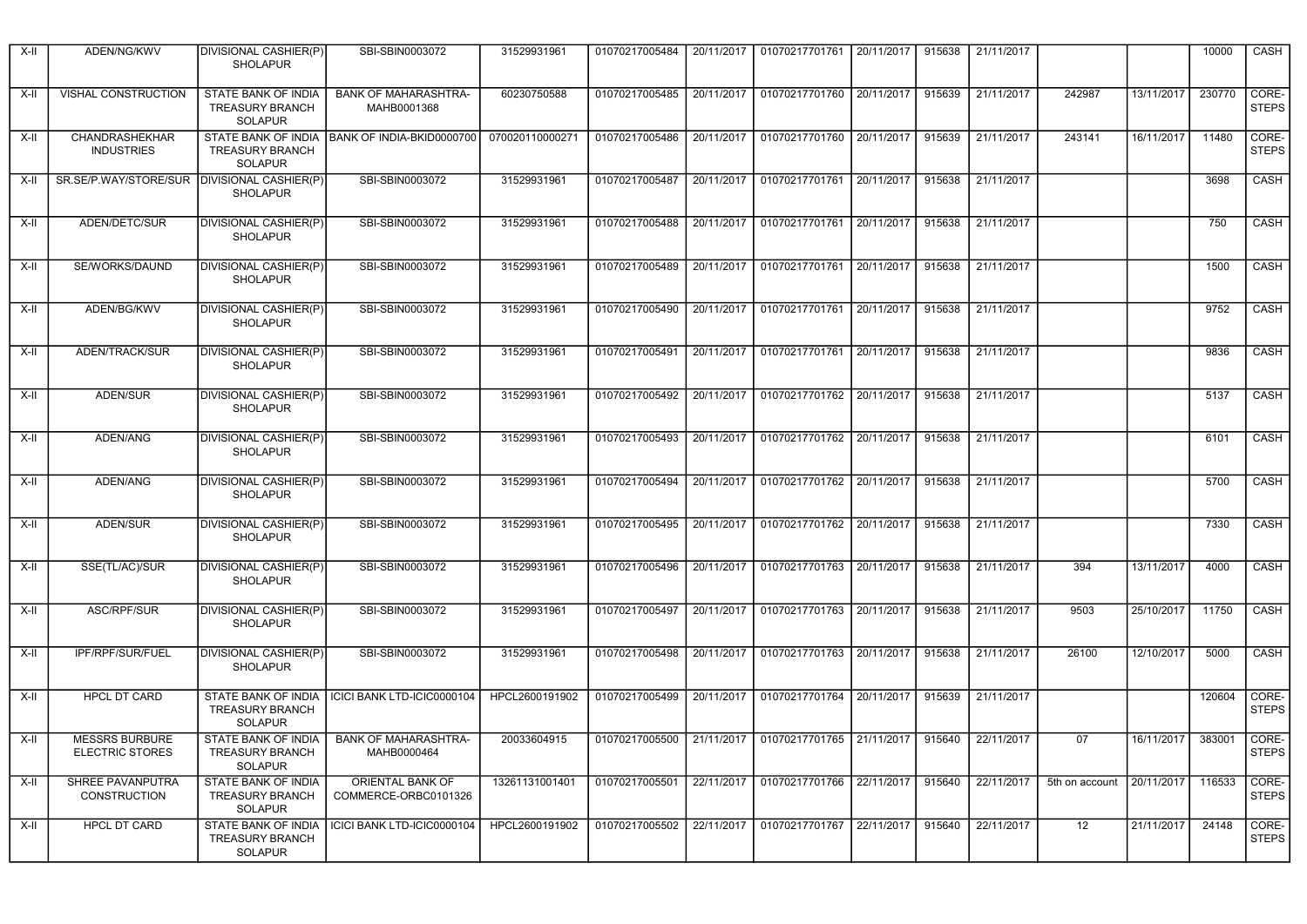| X-II   | Mahesh Roopchandani                                                           | STATE BANK OF INDIA<br><b>TREASURY BRANCH</b><br><b>SOLAPUR</b>        | <b>BANK OF MAHARASHTRA-</b><br>MAHB0000163 | 20010802447     | 01070217005503 | 22/11/2017 | 01070217701769 22/11/2017                                                                     |            | 915642 | 23/11/2017 | 243345        | 13/11/2017 | 141830 | CORE-<br><b>STEPS</b> |
|--------|-------------------------------------------------------------------------------|------------------------------------------------------------------------|--------------------------------------------|-----------------|----------------|------------|-----------------------------------------------------------------------------------------------|------------|--------|------------|---------------|------------|--------|-----------------------|
| X-II   | Mahesh Roopchandani                                                           | <b>STATE BANK OF INDIA</b><br><b>TREASURY BRANCH</b><br><b>SOLAPUR</b> | <b>BANK OF MAHARASHTRA-</b><br>MAHB0000163 | 20010802447     | 01070217005504 | 22/11/2017 | 01070217701769 22/11/2017                                                                     |            | 915642 | 23/11/2017 | 243344        | 13/11/2017 | 197770 | CORE-<br><b>STEPS</b> |
| $X-II$ | Mahesh Roopchandani                                                           | STATE BANK OF INDIA<br><b>TREASURY BRANCH</b><br><b>SOLAPUR</b>        | <b>BANK OF MAHARASHTRA-</b><br>MAHB0000163 | 20010802447     | 01070217005505 | 22/11/2017 | 01070217701769 22/11/2017                                                                     |            | 915642 | 23/11/2017 | 243347        | 13/11/2017 | 110990 | CORE-<br><b>STEPS</b> |
| X-II   | Mahesh Roopchandani                                                           | STATE BANK OF INDIA<br><b>TREASURY BRANCH</b><br><b>SOLAPUR</b>        | <b>BANK OF MAHARASHTRA-</b><br>MAHB0000163 | 20010802447     | 01070217005506 | 22/11/2017 | 01070217701769 22/11/2017                                                                     |            | 915642 | 23/11/2017 | 243335        | 13/11/2017 | 54240  | CORE-<br><b>STEPS</b> |
| X-II   | <b>INDUS TECHPRO</b>                                                          | STATE BANK OF INDIA<br><b>TREASURY BRANCH</b><br><b>SOLAPUR</b>        | ORIENTAL BANK OF<br>COMMERCE-ORBC0100012   | 00121131004139  | 01070217005507 | 22/11/2017 | 01070217701769                                                                                | 22/11/2017 | 915642 | 23/11/2017 | 213063        | 19/11/2017 | 6138   | CORE-<br><b>STEPS</b> |
| X-II   | <b>GENUS ELECTROTECH</b><br>LIMITED                                           | STATE BANK OF INDIA<br><b>TREASURY BRANCH</b><br><b>SOLAPUR</b>        | IDBI BANK LTD-IBKL0000142                  | 142655100000578 | 01070217005508 | 22/11/2017 | 01070217701782 23/11/2017                                                                     |            | 915647 | 23/11/2017 | 213061        | 19/11/2017 | 7478   | CORE-<br><b>STEPS</b> |
| X-II   | <b>GENUS ELECTROTECH</b><br>LIMITED                                           | <b>STATE BANK OF INDIA</b><br><b>TREASURY BRANCH</b><br><b>SOLAPUR</b> | IDBI BANK LTD-IBKL0000142                  | 142655100000578 | 01070217005511 | 22/11/2017 | 01070217701782 23/11/2017                                                                     |            | 915647 | 23/11/2017 | 213062        |            | 8592   | CORE-<br><b>STEPS</b> |
| X-II   | <b>RAHAT MOTORS</b>                                                           | STATE BANK OF INDIA<br><b>TREASURY BRANCH</b><br><b>SOLAPUR</b>        | BANK OF INDIA-BKID0000710                  | 071020110000128 | 01070217005512 | 22/11/2017 | 01070217701770 22/11/2017                                                                     |            | 915642 | 23/11/2017 | 020/021       | 16/11/2017 | 16221  | CORE-<br><b>STEPS</b> |
| X-II   | <b>HPCL DT CARD</b>                                                           | STATE BANK OF INDIA<br><b>TREASURY BRANCH</b><br><b>SOLAPUR</b>        | ICICI BANK LTD-ICIC0000104                 | HPCL2600191902  | 01070217005514 | 22/11/2017 | 01070217701771 22/11/2017                                                                     |            | 915642 | 23/11/2017 | 12            | 22/11/2017 | 169480 | CORE-<br><b>STEPS</b> |
| X-II   | <b>CCOR/LUR/RR</b>                                                            | DIVISIONAL CASHIER(P)<br><b>SHOLAPUR</b>                               | SBI-SBIN0003072                            | 31529931961     | 01070217005515 | 22/11/2017 | 01070217701772 22/11/2017                                                                     |            | 915641 | 23/11/2017 | 61            | 16/11/2017 | 29955  | <b>CASH</b>           |
| $X-II$ | SHIVGANGA LAUNDRY                                                             | STATE BANK OF INDIA<br><b>TREASURY BRANCH</b><br>SOLAPUR               | INDIAN BANK-IDIB000S021                    | CA 6541213646   | 01070217005516 | 22/11/2017 | 01070217701782 23/11/2017                                                                     |            | 915647 | 23/11/2017 | 213454        | 08/11/2017 | 2380   | CORE-<br><b>STEPS</b> |
| X-II   | SSE E/M SUR                                                                   | DIVISIONAL CASHIER(P)<br><b>SHOLAPUR</b>                               | SBI-SBIN0003072                            | 31529931961     | 01070217005517 | 22/11/2017 | 01070217701773 22/11/2017 915641                                                              |            |        | 23/11/2017 | 699           | 13/11/2017 | 3999   | CASH                  |
| X-II   | <b>SR DOM SUR</b>                                                             | DIVISIONAL CASHIER(P)<br><b>SHOLAPUR</b>                               | SBI-SBIN0003072                            | 31529931961     | 01070217005518 | 22/11/2017 | 01070217701773 22/11/2017                                                                     |            | 915641 | 23/11/2017 | 10-206465     | 09/11/2017 | 4953   | CASH                  |
| X-II   | DCTI/SUR/GEN                                                                  | DIVISIONAL CASHIER(P)<br><b>SHOLAPUR</b>                               | SBI-SBIN0003072                            | 31529931961     | 01070217005519 | 22/11/2017 | 01070217701773 22/11/2017                                                                     |            | 915641 | 23/11/2017 | COMML/IMP/16  | 14/08/2017 | 4950   | CASH                  |
| X-II   | <b>MAHARASHTRA STATE</b><br><b>ELECTRICITY</b><br><b>DISTRIBUTION COMPANY</b> | STATE BANK OF INDIA<br><b>TREASURY BRANCH</b><br><b>SOLAPUR</b>        | <b>CANARA BANK-</b><br>CNRB0001903         | 1903201010183   | 01070217005520 | 22/11/2017 | 01070217701776 23/11/2017                                                                     |            | 915647 | 23/11/2017 | 331560897894  | 20/11/2017 | 189460 | CORE-<br><b>STEPS</b> |
| X-II   | SR DME SUR                                                                    | <b>DIVISIONAL CASHIER(P)</b><br><b>SHOLAPUR</b>                        | SBI-SBIN0003072                            | 3152993161      | 01070217005521 | 22/11/2017 | 01070217701773 22/11/2017                                                                     |            | 915641 | 23/11/2017 | 1480101007594 | 10/10/2017 | 5896   | CASH                  |
|        | X-II MAHARASHTRA STATE<br><b>ELECTRICITY</b><br>DISTRIBUTION COMPANY          | STATE BANK OF INDIA<br><b>TREASURY BRANCH</b><br>SOLAPUR               | <b>CANARA BANK-</b><br>CNRB0001903         | 1903201010183   |                |            | 01070217005522 22/11/2017 01070217701776 23/11/2017 915647 23/11/2017 174021577659 20/11/2017 |            |        |            |               |            | 102300 | CORE-<br><b>STEPS</b> |
| X-II   | DSC/RPF/SUR                                                                   | <b>DIVISIONAL CASHIER(P)</b><br><b>SHOLAPUR</b>                        | SBI-SBIN0003072                            | 31529931961     | 01070217005523 | 22/11/2017 | 01070217701773 22/11/2017 915641                                                              |            |        | 23/11/2017 | 747           | 28/09/2017 | 1940   | CASH                  |
| X-II   | <b>SR DPO/SUR</b>                                                             | DIVISIONAL CASHIER(P)<br><b>SHOLAPUR</b>                               | SBI-SBIN0003072                            | 31529931961     | 01070217005524 | 22/11/2017 | 01070217701773 22/11/2017 915641                                                              |            |        | 23/11/2017 | 3301          | 01/11/2017 | 11999  | CASH                  |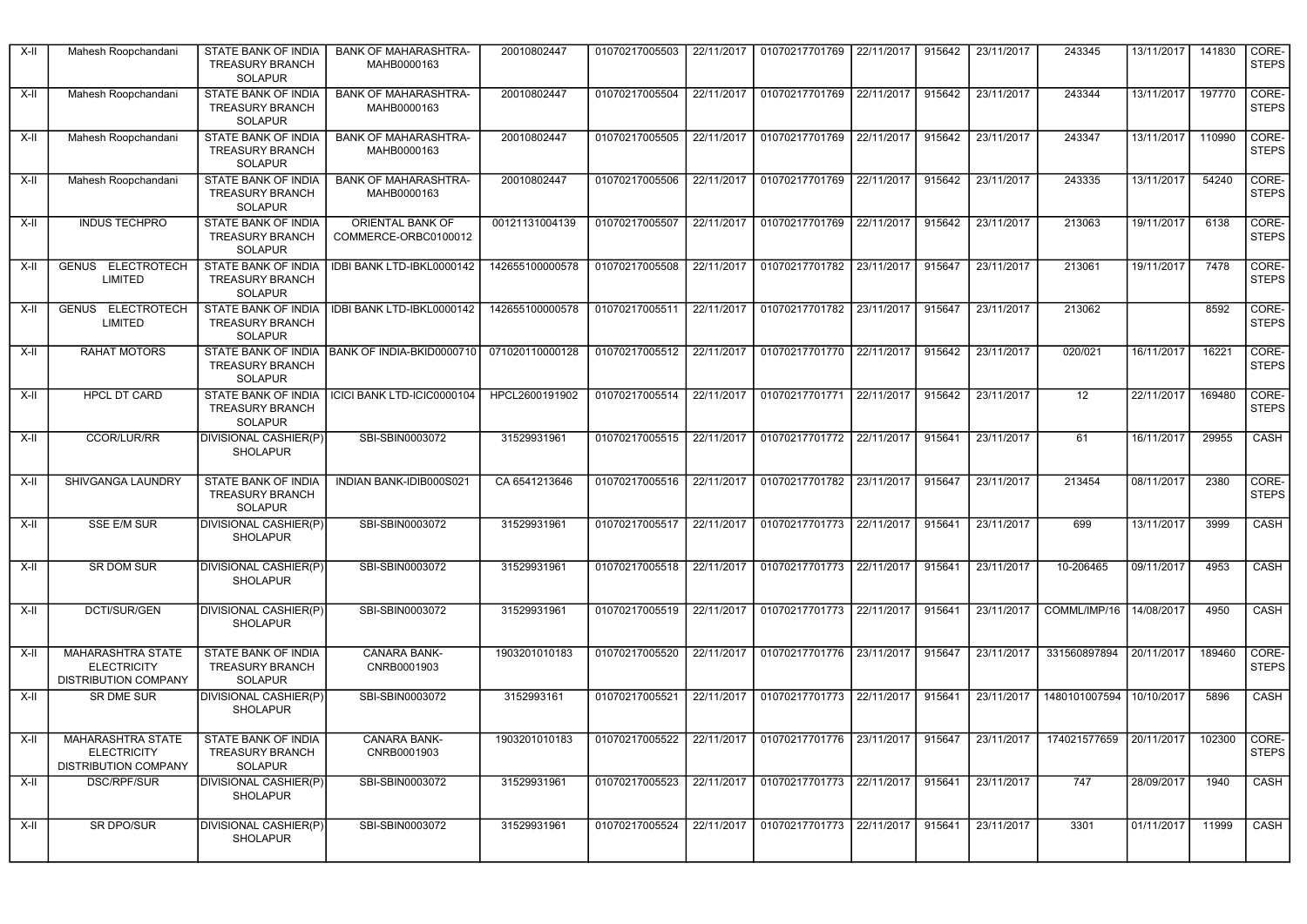| $X-II$ | SR.DME.C.RLY,SUR                                           | DIVISIONAL CASHIER(P)<br><b>SHOLAPUR</b>                                    | SELF CHEQUE-1             | 000000000       | 01070217005525 | 22/11/2017 | 01070217701774 22/11/2017 |            | 915641 | 23/11/2017 | 770602                                    | 20/11/2017 | 184438 | CASH                       |
|--------|------------------------------------------------------------|-----------------------------------------------------------------------------|---------------------------|-----------------|----------------|------------|---------------------------|------------|--------|------------|-------------------------------------------|------------|--------|----------------------------|
| $X-II$ | SHSHIKANT ZADPIDE                                          | <b>STATE BANK OF INDIA</b><br><b>TREASURY BRANCH</b><br><b>SOLAPUR</b>      | BANK OF INDIA-BKID0000700 | 070010110010944 | 01070217005526 | 23/11/2017 | 01070217701775 23/11/2017 |            | 915647 | 23/11/2017 | $\overline{11}$                           | 22/11/2017 | 19763  | CORE-<br><b>STEPS</b>      |
| X-II   | SSE/(C&W)/LUR/COG                                          | <b>DIVISIONAL CASHIER(P)</b><br><b>SHOLAPUR</b>                             | SBI-SBIN0003072           | 31529931961     | 01070217005527 | 23/11/2017 | 01070217701783 23/11/2017 |            | 915646 | 23/11/2017 | 115                                       | 17/11/2017 | 1000   | CASH                       |
| X-II   | DD/C&W/COG                                                 | <b>DIVISIONAL CASHIER(P)</b><br><b>SHOLAPUR</b>                             | SBI-SBIN0003072           | 31529931961     | 01070217005530 | 23/11/2017 | 01070217701783            | 23/11/2017 | 915646 |            | 23/11/2017  DD/C&W/COG/IM 13/11/2017<br>P |            | 6505   | CASH                       |
| $X-II$ | DD/C&W/FUEL/IMP                                            | <b>DIVISIONAL CASHIER(P)</b><br><b>SHOLAPUR</b>                             | SBI-SBIN0003072           | 31529931961     | 01070217005531 | 23/11/2017 | 01070217701783            | 23/11/2017 | 915646 | 23/11/2017 | DD/C&W/HYDRA<br>/IM                       | 20/11/2017 | 4000   | CASH                       |
| $X-II$ | RAJBHASHA ADHIKARI.<br><b>SOLAPUR</b>                      | DIVISIONAL CASHIER(P)<br><b>SHOLAPUR</b>                                    | <b>SELF CHEQUE-1</b>      | 000000000       | 01070217005532 | 23/11/2017 | 01070217701780 23/11/2017 |            | 915646 | 23/11/2017 | 677990                                    | 14/11/2017 | 7000   | CASH                       |
| $X-II$ | RAJBHASHA ADHIKARI.<br><b>SOLAPUR</b>                      | DIVISIONAL CASHIER(P)<br><b>SHOLAPUR</b>                                    | <b>SELF CHEQUE-1</b>      | 000000000       | 01070217005533 | 23/11/2017 | 01070217701780 23/11/2017 |            | 915646 | 23/11/2017 | 677991                                    | 16/11/2017 | 5000   | CASH                       |
| X-II   | A O (CASH) BSNL SOLAPUR                                    | A O (CASH) BSNL<br><b>SOLAPUR</b>                                           | SELF CHEQUE-1             | 000000000       | 01070217005534 | 23/11/2017 | 01070217701779 23/11/2017 |            | 915643 | 23/11/2017 | 369357262                                 | 09/11/2017 | 9305   | <b>BANK</b><br>CHEQU<br>E  |
| $X-H$  | <b>SR DEE SUR</b>                                          | <b>DIVISIONAL CASHIER(P)</b><br><b>SHOLAPUR</b>                             | SELF CHEQUE-1             |                 | 01070217005535 | 23/11/2017 | 01070217701780 23/11/2017 |            | 915646 | 23/11/2017 | 721476                                    |            | 1549   | CASH                       |
| $X-H$  | <b>SR.DCM.SUR</b>                                          | <b>DIVISIONAL CASHIER(P)</b><br><b>SHOLAPUR</b>                             | SBI-SBIN0003072           | 31529931961     | 01070217005536 | 23/11/2017 | 01070217701780 23/11/2017 |            | 915646 | 23/11/2017 | 756266                                    | 16/11/2017 | 1800   | CASH                       |
| $X-H$  | DD/C&W/ART IMP                                             | DIVISIONAL CASHIER(P)<br><b>SHOLAPUR</b>                                    | SBI-SBIN0003072           | 31529931961     | 01070217005537 | 23/11/2017 | 01070217701783            | 23/11/2017 | 915646 |            | 23/11/2017 DD/CW/ART/IMP                  | 15/11/2017 | 15595  | <b>CASH</b>                |
| $X-H$  | SR.DEE.SUR                                                 | <b>DIVISIONAL CASHIER(P)</b><br><b>SHOLAPUR</b>                             | <b>SELF CHEQUE-1</b>      | 000000000       | 01070217005538 | 23/11/2017 | 01070217701780 23/11/2017 |            | 915646 | 23/11/2017 | 721475                                    |            | 5000   | CASH                       |
| $X-H$  | <b>SR.DCM.SUR</b>                                          | <b>DIVISIONAL CASHIER(P)</b><br><b>SHOLAPUR</b>                             | SBI-SBIN0003072           | 31529931961     | 01070217005539 | 23/11/2017 | 01070217701780 23/11/2017 |            | 915646 | 23/11/2017 | 756269                                    | 21/11/2017 | 14000  | CASH                       |
| $X-H$  | <b>SR.DCM.SUR</b>                                          | <b>DIVISIONAL CASHIER(P)</b><br><b>SHOLAPUR</b>                             | SBI-SBIN0003072           | 31529931961     | 01070217005540 | 23/11/2017 | 01070217701780 23/11/2017 |            | 915646 | 23/11/2017 | 756268                                    | 21/11/2017 | 2000   | CASH                       |
| $X-II$ | DD/C&W/ARME/IMP                                            | <b>DIVISIONAL CASHIER(P)</b><br><b>SHOLAPUR</b>                             | SBI-SBIN0003072           | 31529931961     | 01070217005541 | 23/11/2017 | 01070217701783 23/11/2017 |            | 915646 | 23/11/2017 | DD/C&W/ARME/I<br><b>MP</b>                |            | 4899   | CASH                       |
| $X-II$ | SR.DCM.SUR                                                 | DIVISIONAL CASHIER(P)<br><b>SHOLAPUR</b>                                    | SBI-SBIN0003072           | 31529931961     | 01070217005542 | 23/11/2017 | 01070217701781 23/11/2017 |            | 915646 | 23/11/2017 | 756267                                    | 21/11/2017 | 45400  | CASH                       |
| $X-II$ | SR SE(SIG/M)/GR                                            | DIVISIONAL CASHIER(P)<br><b>SHOLAPUR</b>                                    | SBI-SBIN0003072           | 31529931961     | 01070217005543 | 23/11/2017 | 01070217701783 23/11/2017 |            | 915646 | 23/11/2017 | S/24/BILL                                 | 21/11/2017 | 930    | CASH                       |
| X-II   | AROGYA ADHIKARI<br>MUNICIPAL CORPORATION<br><b>SOLAPUR</b> | AROGYA ADHIKARI<br><b>MUNICIPAL</b><br><b>CORPORATION</b><br><b>SOLAPUR</b> | DUMMY-                    | 11111111111     | 01070217005544 | 23/11/2017 | 01070217701778 23/11/2017 |            | 915644 | 23/11/2017 | 721294                                    | 21/11/2017 | 17500  | <b>BANK</b><br>CHEQU<br>E. |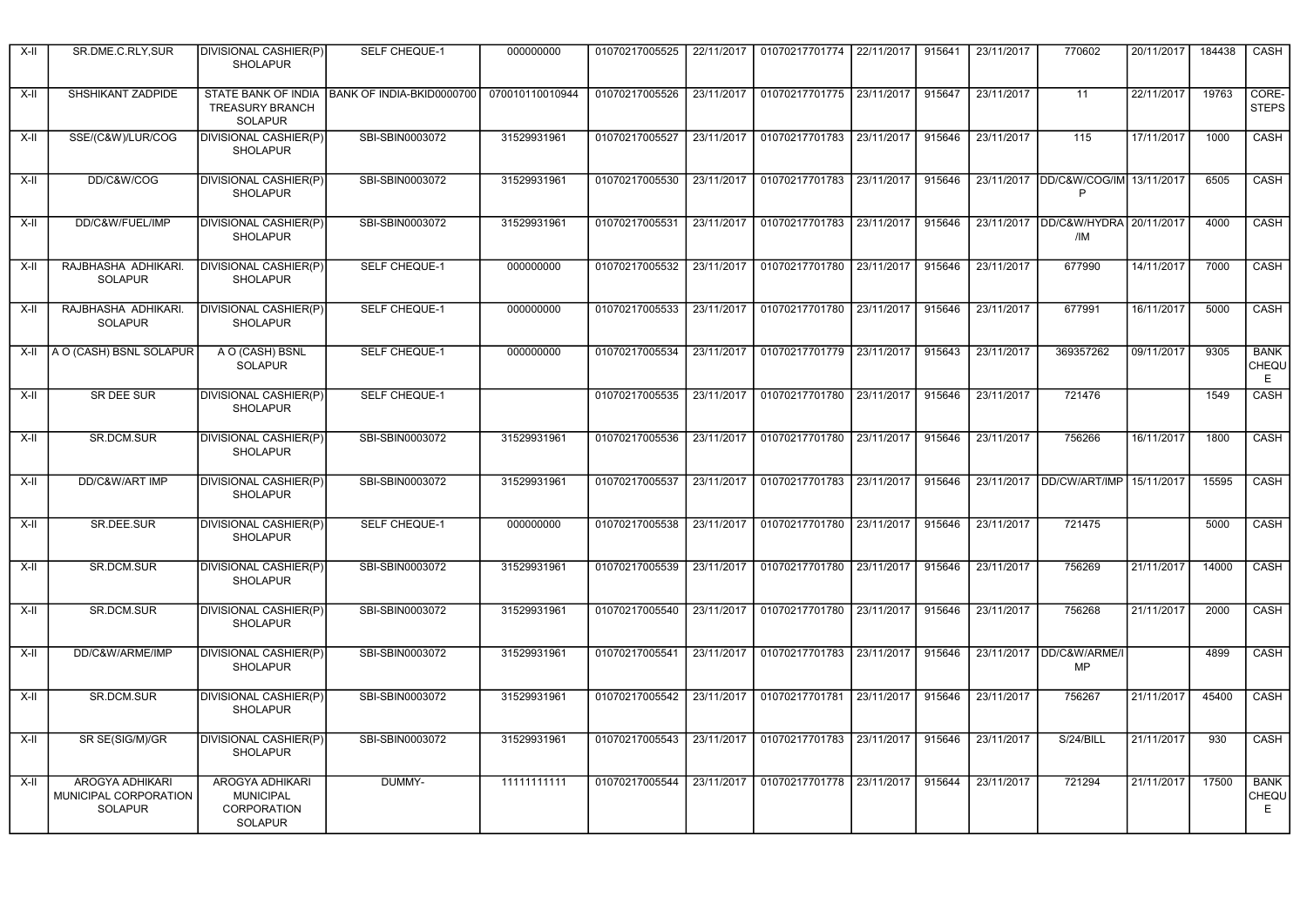| X-II  | <b>EXECUTIVE ENGINEER</b><br>KARNATAKA WATER<br><b>SUPPLY &amp; DRAINAGE</b><br><b>BOARD KALBURGI</b> | <b>EXECUTIVE ENGINEER</b><br>KARNATAKA WATER<br><b>SUPPLY &amp; DRAINAGE</b><br><b>BOARD KALBURGI</b> | DUMMY-                                     | 11111111111     | 01070217005545 | 23/11/2017 | 01070217701778 23/11/2017 |            | 915645 | 23/11/2017 | 652307                   | 21/11/2017 | 30000  | <b>BANK</b><br>CHEQU<br>E |
|-------|-------------------------------------------------------------------------------------------------------|-------------------------------------------------------------------------------------------------------|--------------------------------------------|-----------------|----------------|------------|---------------------------|------------|--------|------------|--------------------------|------------|--------|---------------------------|
| X-II  | SSE(C&W)ARME/SPART/SU<br>R                                                                            | DIVISIONAL CASHIER(P)<br><b>SHOLAPUR</b>                                                              | SBI-SBIN0003072                            | 31529931961     | 01070217005546 | 23/11/2017 | 01070217701784            | 23/11/2017 | 915646 |            | 23/11/2017 SPART IMPREST |            | 23991  | CASH                      |
| X-II  | IPF/RPF/DOG<br>SQUAD/SUR/HIRA                                                                         | DIVISIONAL CASHIER(P)<br><b>SHOLAPUR</b>                                                              | SBI-SBIN0003072                            | 31529931961     | 01070217005547 | 23/11/2017 | 01070217701784 23/11/2017 |            | 915646 | 23/11/2017 | CA/416                   | 17/10/2017 | 9960   | CASH                      |
| X-II  | IPF/RPF/DOG<br>SQUAD/SUR/HIRA                                                                         | DIVISIONAL CASHIER(P)<br><b>SHOLAPUR</b>                                                              | SBI-SBIN0003072                            | 31529931961     | 01070217005548 | 23/11/2017 | 01070217701784            | 23/11/2017 | 915646 | 23/11/2017 | CA/394                   |            | 580    | CASH                      |
| X-II  | IPF/RPF/DOG<br>SQUAD/SUR/MOTI                                                                         | DIVISIONAL CASHIER(P)<br><b>SHOLAPUR</b>                                                              | SBI-SBIN0003072                            | 31529931961     | 01070217005549 | 23/11/2017 | 01070217701784 23/11/2017 |            | 915646 | 23/11/2017 | CA/417                   | 17/10/2017 | 9960   | CASH                      |
| X-II  | <b>IPF/RPF/DOG</b><br>SQUAD/SUR/MOTI                                                                  | DIVISIONAL CASHIER(P)<br><b>SHOLAPUR</b>                                                              | SBI-SBIN0003072                            | 31529931961     | 01070217005550 | 23/11/2017 | 01070217701784 23/11/2017 |            | 915646 | 23/11/2017 | CA/395                   |            | 580    | CASH                      |
| X-II  | SR DME SUR                                                                                            | DIVISIONAL CASHIER(P)<br><b>SHOLAPUR</b>                                                              | SBI-SBIN0003072                            | 31529931961     | 01070217005552 | 23/11/2017 | 01070217701784 23/11/2017 |            | 915646 | 23/11/2017 | 26043                    | 14/11/2017 | 4500   | CASH                      |
| X-II  | SR.DFM.SUR                                                                                            | DIVISIONAL CASHIER(P)<br><b>SHOLAPUR</b>                                                              | SBI-SBIN0003072                            | 31529931961     | 01070217005553 | 23/11/2017 | 01070217701784            | 23/11/2017 | 915646 | 23/11/2017 | SR.DFM/SUR               | 23/11/2017 | 3911   | CASH                      |
| X-II  | IPF/RPF/SUR/FUEL                                                                                      | DIVISIONAL CASHIER(P)<br><b>SHOLAPUR</b>                                                              | SBI-SBIN0003072                            | 31529931961     | 01070217005554 | 23/11/2017 | 01070217701784 23/11/2017 |            | 915646 | 23/11/2017 |                          |            | 4999   | CASH                      |
| X-II  | DATTATRAY SADASHIV<br>YADAV                                                                           | STATE BANK OF INDIA<br><b>TREASURY BRANCH</b><br><b>SOLAPUR</b>                                       | BANK OF INDIA-BKID0000717                  | 071720110000336 | 01070217005555 | 23/11/2017 | 01070217701785            | 23/11/2017 | 915647 | 23/11/2017 | 225872                   | 21/11/2017 | 323300 | CORE-<br><b>STEPS</b>     |
| X-II  | MAHARASHTRA STATE<br><b>ELECTRICITY</b><br><b>DISTRIBUTION COMPANY</b>                                | STATE BANK OF INDIA<br><b>TREASURY BRANCH</b><br><b>SOLAPUR</b>                                       | <b>CANARA BANK-</b><br>CNRB0001903         | 1903201010183   | 01070217005556 | 23/11/2017 | 01070217701786 23/11/2017 |            | 915647 | 23/11/2017 | 16533002831              | 20/11/2017 | 58020  | CORE-<br><b>STEPS</b>     |
| X-II  | <b>MAHARASHTRA STATE</b><br><b>ELECTRICITY</b><br><b>DISTRIBUTION COMPANY</b>                         | STATE BANK OF INDIA<br><b>TREASURY BRANCH</b><br><b>SOLAPUR</b>                                       | <b>CANARA BANK-</b><br>CNRB0001903         | 1903201010183   | 01070217005557 | 23/11/2017 | 01070217701786            | 23/11/2017 | 915647 | 23/11/2017 | 150790001372 22/11/2017  |            | 14260  | CORE-<br><b>STEPS</b>     |
| X-II  | MAHARASHTRA STATE<br><b>ELECTRICITY</b><br><b>DISTRIBUTION COMPANY</b>                                | STATE BANK OF INDIA<br><b>TREASURY BRANCH</b><br><b>SOLAPUR</b>                                       | CANARA BANK-<br>CNRB0001903                | 1903201010183   | 01070217005558 | 23/11/2017 | 01070217701786 23/11/2017 |            | 915647 | 23/11/2017 | 337010160477 22/11/2017  |            | 38470  | CORE-<br><b>STEPS</b>     |
| X-II  | <b>MAHARASHTRA STATE</b><br><b>ELECTRICITY</b><br><b>DISTRIBUTION COMPANY</b>                         | <b>STATE BANK OF INDIA</b><br><b>TREASURY BRANCH</b><br><b>SOLAPUR</b>                                | <b>CANARA BANK-</b><br>CNRB0001903         | 1903201010183   | 01070217005559 | 23/11/2017 | 01070217701786 23/11/2017 |            | 915647 | 23/11/2017 | 331900035256             | 22/11/2017 | 5730   | CORE-<br><b>STEPS</b>     |
| X-II  | <b>MAHARASHTRA STATE</b><br><b>ELECTRICITY</b><br><b>DISTRIBUTION COMPANY</b>                         | STATE BANK OF INDIA<br><b>TREASURY BRANCH</b><br><b>SOLAPUR</b>                                       | <b>CANARA BANK-</b><br>CNRB0001903         | 1903201010183   | 01070217005560 | 23/11/2017 | 01070217701786 23/11/2017 |            | 915647 | 23/11/2017 | 343760030214             | 22/11/2017 | 142050 | CORE-<br><b>STEPS</b>     |
| X-II  | <b>MESSRS NARAYAN</b><br><b>GORAKH KAMBLE</b>                                                         | <b>STATE BANK OF INDIA</b><br><b>TREASURY BRANCH</b><br>SOLAPUR                                       | <b>BANK OF MAHARASHTRA-</b><br>MAHB0000163 | 68000586688     | 01070217005561 | 23/11/2017 | 01070217701787            | 23/11/2017 | 915647 | 23/11/2017 | thiard and final         | 23/11/2017 | 278841 | CORE-<br><b>STEPS</b>     |
| $X-H$ | The Executive<br>Engineer, KUWS AND D Board<br>Divn.Kalaburgi                                         | STATE BANK OF INDIA<br><b>TREASURY BRANCH</b><br><b>SOLAPUR</b>                                       | KOTAK MAHINDRA BANK<br>LIMITED-KKBK0008249 | 146011002932    | 01070217005562 | 23/11/2017 | 01070217701788            | 23/11/2017 | 915647 | 23/11/2017 | 1712                     | 21/11/2017 | 96200  | CORE-<br><b>STEPS</b>     |
| X-II  | <b>DATTATRAYA</b><br><b>GOKULPRASAD TIWARI</b>                                                        | STATE BANK OF INDIA<br><b>TREASURY BRANCH</b><br><b>SOLAPUR</b>                                       | HDFC BANK-HDFC0CJUCBK                      | 3001746         | 01070217005563 | 23/11/2017 | 01070217701788 23/11/2017 |            | 915647 | 23/11/2017 | 01/20                    | 23/11/2017 | 43750  | CORE-<br><b>STEPS</b>     |
| X-II  | <b>EXECUTIVE ENGINEER</b><br>NASIK IRRIGATION DIVISION<br>, NASIK                                     | <b>STATE BANK OF INDIA</b><br><b>TREASURY BRANCH</b><br><b>SOLAPUR</b>                                | Maharashtra Gramin Bank-<br>MAHG0005701    | 80035900437     | 01070217005564 | 23/11/2017 | 01070217701788 23/11/2017 |            | 915647 | 23/11/2017 | 00001                    | 23/11/2017 | 1938   | CORE-<br><b>STEPS</b>     |